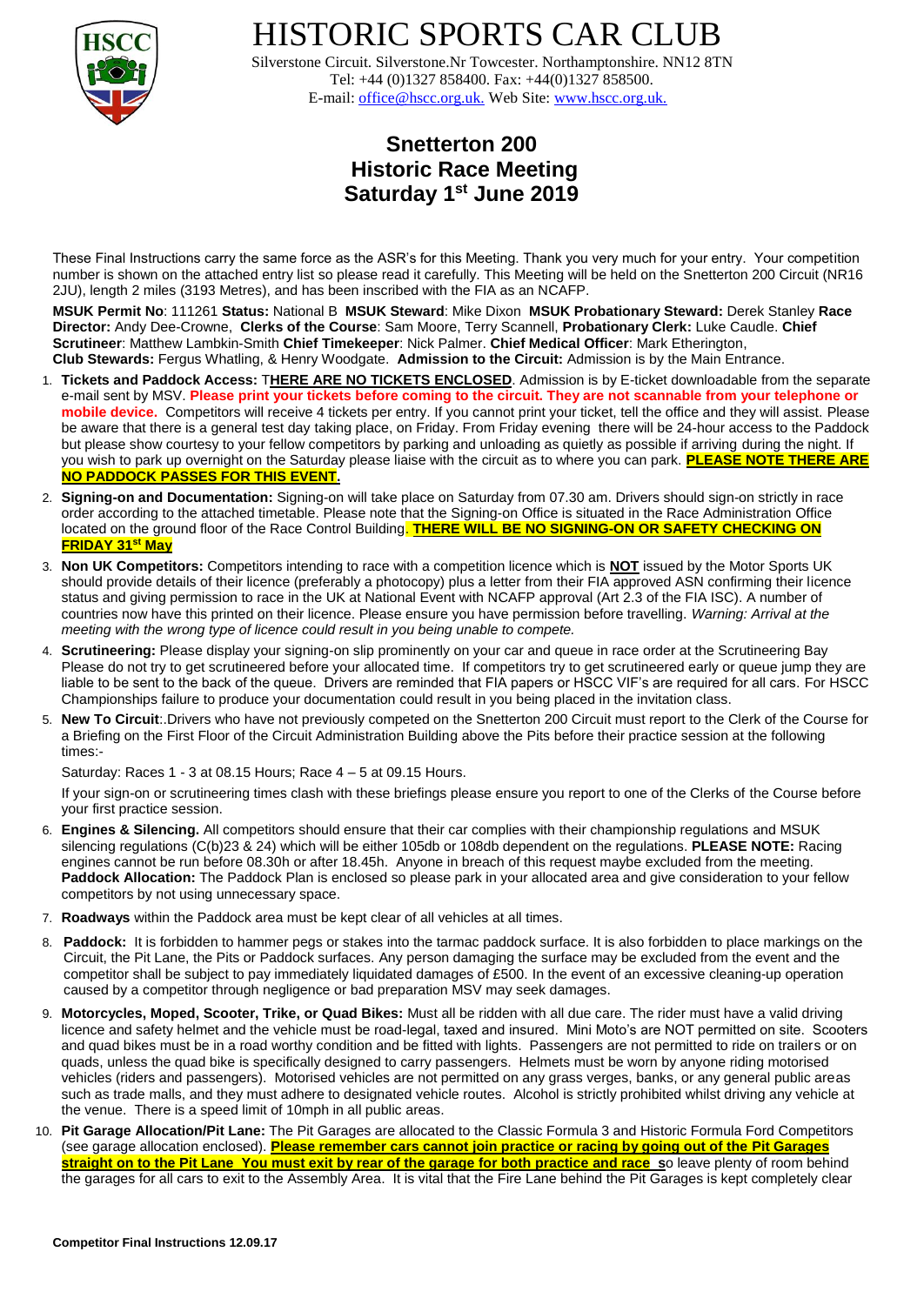and unobstructed. Any vehicle/ equipment blocking the Fire Lane will be removed. No persons under or appearing to be under the age of 16 will be admitted into the Garages or onto the Pit Lane.

- 11. **Pit Wall & Grid Safety:** Entrants must confine team members using Pit Wall to a maximum of two personnel per competing car and advise all personnel to follow Pit marshal's instructions without argument. The Pit Wall must be clear of all personnel for all race starts. No personnel are allowed on grid.
- 12. **Practice Sessions and Races:** All drivers should go to the Assembly Area 20 minutes before their published session time or when called by marshals or paddock announcement, and then proceed onto the circuit as directed. N.B. Sessions may begin before the published time so please be ready and listen for paddock announcements. After the chequered flag, drivers should slow down and return to the Paddock via Parc Fermé as directed by the marshals. Practice times and results will be available from the Race Administration Office.
- 13. **Qualification: All drivers** entered for a race must complete three laps in official practice to qualify. The fastest time set by each car will determine grid position. Drivers must practice in the relevant session for every race entered. Drivers wishing to practice out of session must obtain written permission from the Clerk of the Course and will start the relevant race from the back of the grid.
- 14. **Reserves:** Subject to qualification, reserves will be admitted to the races in the order published in the entry list if spaces are available.
- 15. **Grid Formation:** For HFF and CF3/URS will be 1 x 1 all other races 2x2.
- 16. **Race Start Procedure: A**ll drivers should proceed to the assembly area 20 minutes before the scheduled start time of their race or when called by marshals or paddock announcement. Pre-gridding and the 1 minute and 30 second countdown will take place in the Assembly Area following which drivers will be released onto the circuit, by the display of the green flag. They will complete one lap and then proceed to the Grid. This will constitute the 'green flag lap'. Please make sure you know which line on the grid to stop at. Upon arrival at the Grid, drivers should take up their positions as quickly as possible and, as soon as the last car is in position, the 5-second board will be displayed before the red lights are shown, followed between 3 and 5 seconds later by the red lights being extinguished denoting the start of the race.
- 17. **Practice Starts/Weaving:** Drivers indulging in practice starts or excessive weaving during the warm up/green flag laps will render themselves liable to exclusion as both actions are expressly forbidden.
- 18. **Race Stops:** Should any race be 'red flagged', notwithstanding the provisions of Q5.4, it may be restarted at the discretion of the Clerk of the Course and, if time permits, for the remaining scheduled distance. Only cars running at competitive racing speed, when the red flag is displayed, will be allowed to take part in the restarted race and 'Parc Fermé' conditions will apply between the red flag being shown and the start of the restarted race. A Bulletin for information only will be produced recording the finishing order of all cars in the first part which can form part of the Championship points table where points are allocated for race starts and fastest laps. A grid for the restarted race will be produced in the order in which the cars passed the finish line at the end of the lap preceding the lap on which the red flag was shown and the result of the race will be the order in which the cars cross the finish line when the chequered flag is shown at the conclusion of the restarted race.
- 19.**Disposal of Waste:** Would all competitors please be aware that it is no longer acceptable to leave or abandon empty fuel/oil containers, batteries and tyres behind when leaving a venue. Such items are classified as "hazardous waste" and it costs between £10 and £25 per item for safe disposal. Please also be aware that these items MUST NOT be placed in general rubbish skips at circuits; doing so could trigger a £1000 Local Authority Fine. Where it can be identified that a certain competitor or championship is responsible, charges will be passed on. Where it is not possible these charges will have to be absorbed and will then reappear as increased entry fees for all. Your co- operation would be appreciated - take your waste home and dispose of it safely.
- 20. **Use of Video Equipment:** It is permissible for competitors to use vehicle mounted video recording equipment any such equipment must be securely mounted, and in place, prior to vehicle scrutineering taking place.
- 21. **Decals:** Competitors are reminded that HSCC decals must be displayed (one on each side of the car) and, if supplied, race sponsor's decals must be prominently displayed on competing vehicles. Failure to display decals may result in exclusion.
- 22. **Fuel:** Sunoco (Anglo American Oil Company Ltd) will be in attendance and they will be situated in the Paddock. To order fuel please contact them on 01929 551557. The circuit fuel station will open each day at 08:30 hours and will close approximately 30 minutes before the end of the last race of the day.
- 23. **Animals:** Animals are not permitted at the venue.

## **SPECIAL NOTES**

- 24.**Timing Modules:** Please ensure you have fitted a fully charged and working transponder on your car as per the MSUK Yearbook 2019 Q12.2.1. It is vital that everyone has a working transponder. Any car without a working transponder will during qualifying receive a warning, please check the bottom of the timing sheet to see if your number is listed, failure to correct this will result in a time penalty of 30 seconds being added to your time for the race. The timekeepers at this meeting will have transponders available for hire for anyone who does not have a working transponder.
- 25.**Track Limits:** You should be aware of the MSUK 2018 regulations concerning Track Regulations s Q 14.1 Q14.6. For contravention of these rules the penalties described will be applied. There are circuit cameras at various corners and they will be used by Senior Officials, to detect and penalise infringements. Judges of Fact may also be appointed.
- 26.**Brundle Corner:** Competitors who fail to take the corner at Brundle, may go straight down the escape road. On **NO ACCOUNT,**  should you attempt to turn around to regain the circuit, you must proceed along the escape road towards Nelson, STOP at the circuit and rejoin with caution, obeying any Marshals' instructions.
- 27. **Speeding in Pit Lane:** Please be aware that there will be a speed gun in operation at this meeting, and aside from specific race penalties dependent upon the severity of the offence other penalties may be applied as listed in the MSUK Year Book Section C2.1 **The maximum speed in the Pit Lane will be 60kph (37.2mph).**
- 28. **Circuit Lights:** Please be aware that at all points around the circuit there are light signals, these have the same meaning as the flag signals and will carry the same penalties if ignored.